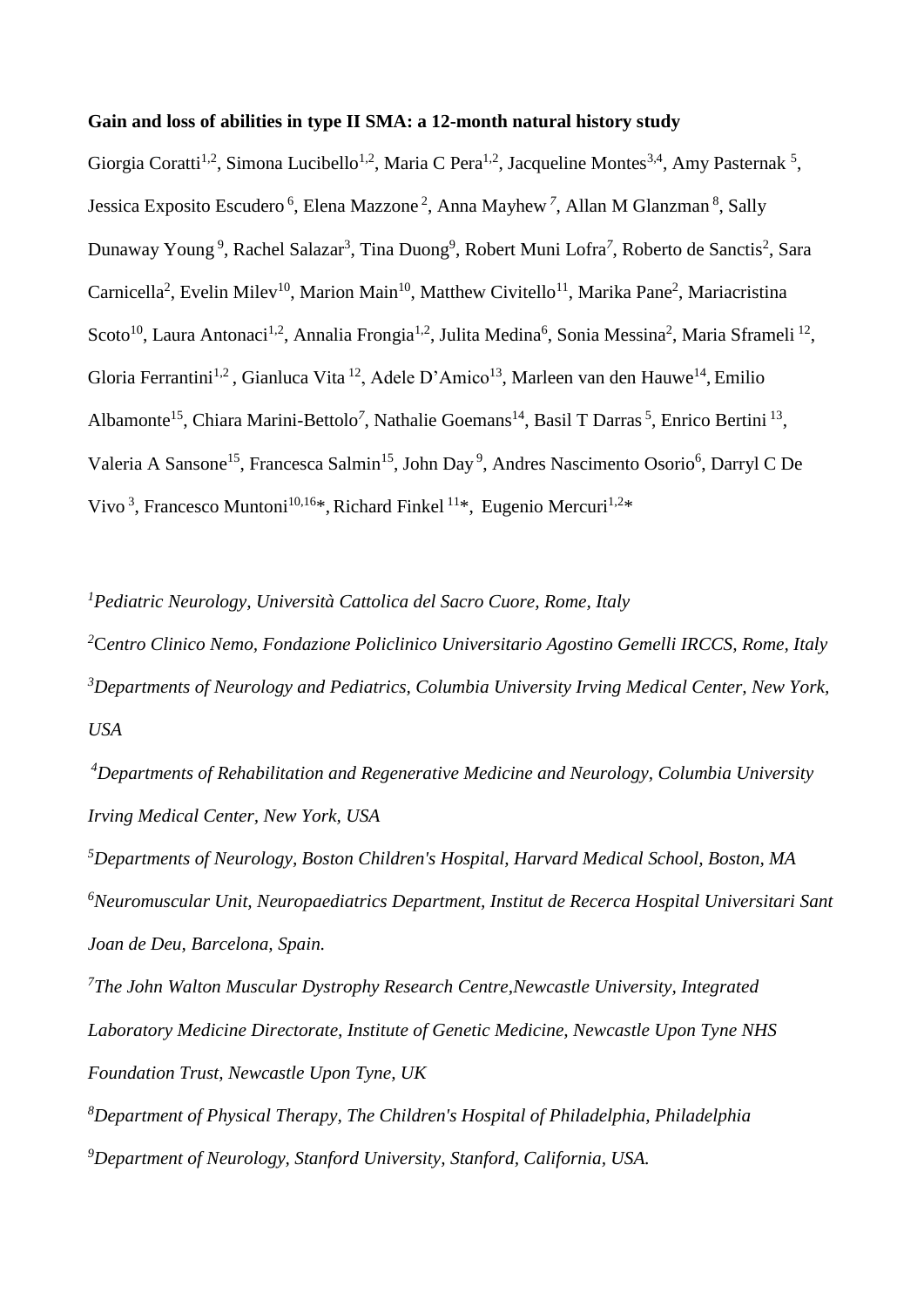*<sup>10</sup>Dubowitz Neuromuscular Centre, UCL Institute of Child Health & Great Ormond Street Hospital, London*

*<sup>11</sup>Nemours Children's Hospital, University of Central Florida College of Medicine, Orlando, USA <sup>21</sup>Department of Clinical and Experimental Medicine and Centro Clinico Nemo Sud, University of Messina, Messina, Italy*

*<sup>32</sup>Unit of Neuromuscular and Neurodegenerative Disorders, Department of Neurosciences, IRCCS Bambino Gesù Children's Hospital, Rome, Italy*

*<sup>14</sup>Department of Child Neurology, University Hospitals Leuven, Leuven, Belgium*

*<sup>15</sup>Neurorehabilitation Unit, University of Milan, The NEMO Clinical Center in Milan, Italy*

*<sup>16</sup>NIHR Great Ormond Street Hospital Biomedical Research Centre, London, United Kingdom*

Corresponding author: Eugenio Mercuri Pediatric Neurology, Catholic University Largo Gemelli 8, 00168 Rome, Italy Tel.: +390630155340; fax: +390630154363 E-mail: eugeniomaria.mercuri@unicatt.it

## **Declaration of interest:**

# **GC, RDS, JM, EM, AM, AMG, SDY, RS, MP, SM, ADA, EA, BTD, EB, VAS, JD, FM,**

**DCDV, RF** reports personal fees BIOGEN S.R.L.

**GC, MC, JM, EM, AM, AMG, SDY, MS, BTD, EB, JD, FM, DCDV, RF, EM** reports personal fees ROCHE

**GC** report personal fees GENESIS PHARMA and Biologix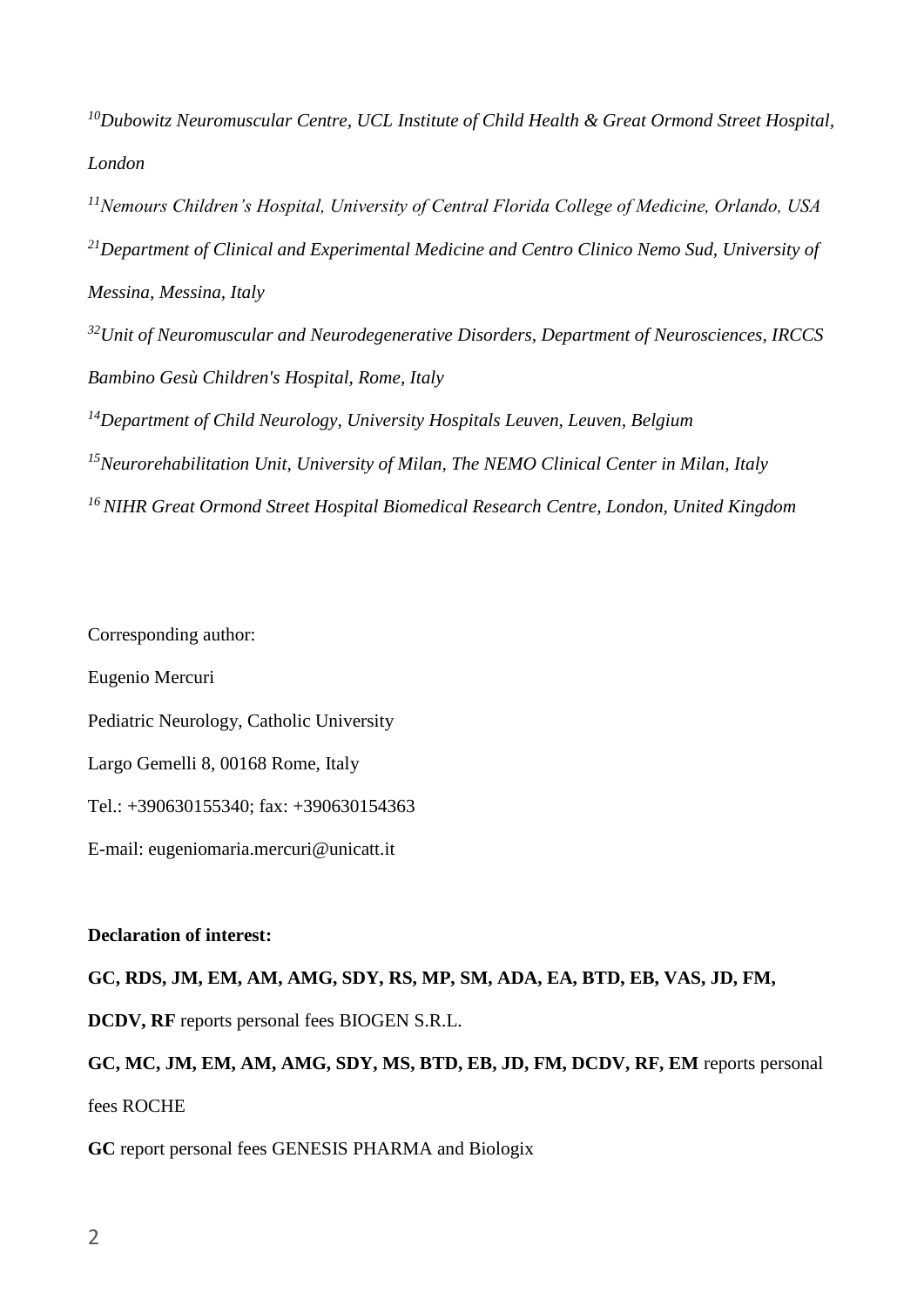## **GC, RDS, EM, AM, AMG, RS, MP, SM, BTD, EB, VAS, JD, FM, DCDV, RF, EM** reports

personal fees AVEXIS

**AP, SDY, RS** reports personal fees SMA FOUNDATION

**EM, SDY** reports personal fees SCHOLAR ROCK

**MS** report personal fees SMA REACH UK

**ADA, JD, RF** reports personal fees NOVARTIS

**SL, JEE, SC, EM, LA, AF, MVDH, FS, CMB, MC, RML, MM, MS, GV, TD, NG, ANO, JM,** 

**GF** have nothing to disclose.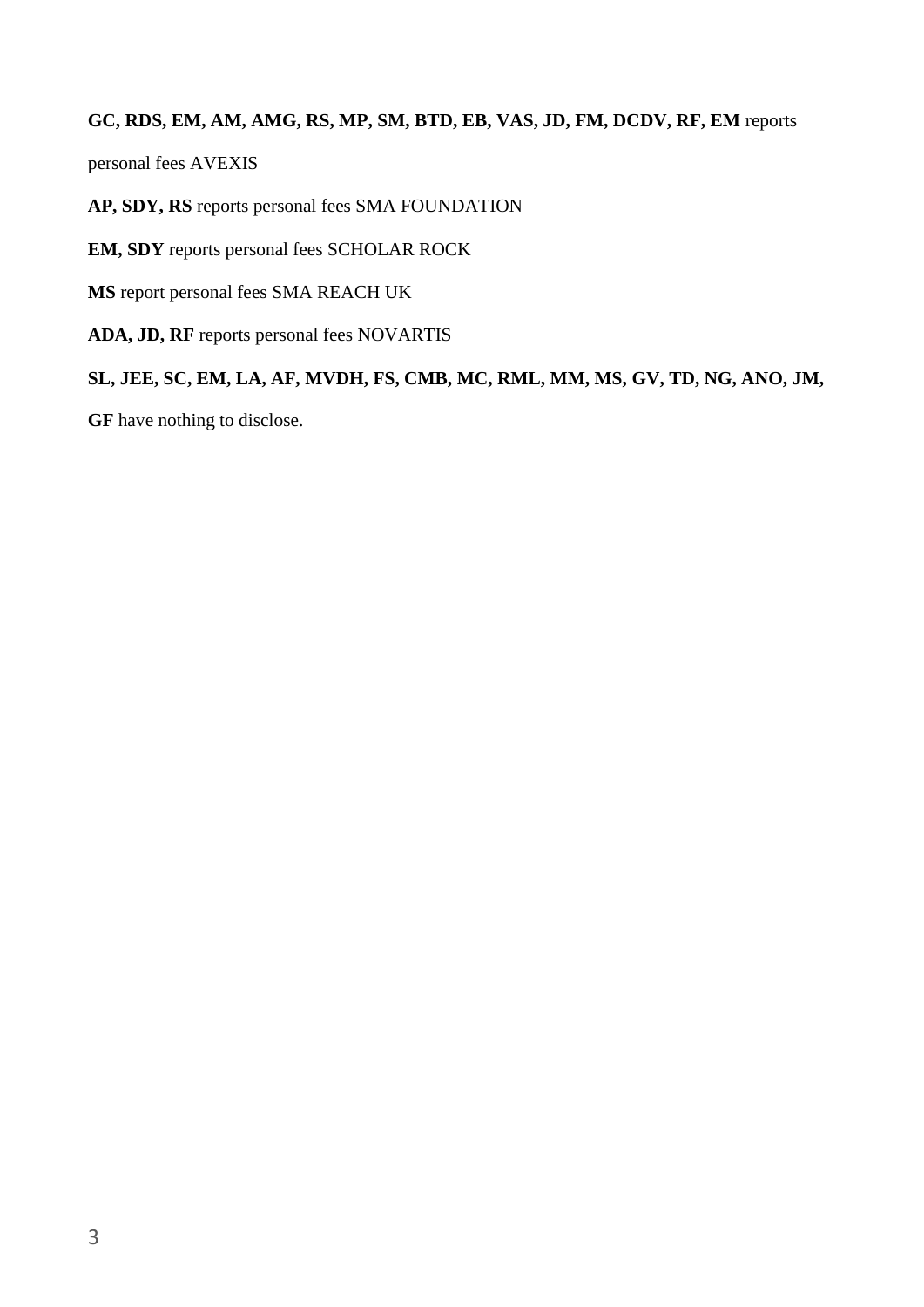#### **Abstract**

The advent of clinical trials in spinal muscular atrophy (SMA) has highlighted the need to define patterns of progression using functional scales. It has recently been suggested that the analysis of abilities gained or lost applied to functional scales better reflects meaningful changes. We defined as "gain" a positive change between scores from 0 to either 1 or 2 and as "loss" a negative change from either 2 or 1 to 0.

The aim of this study was to describe, over 12 months, which abilities on the Hammersmith Functional Motor Scale Expanded (HFMSE) were more frequently lost or gained in patients with SMA II.

The cohort included 614 12-month assessments from 243 patients (age range: 30 months - 62.51 years; mean 9.94, SD  $+7.91$ ).

The peak of abilities gained occurred before the age of 5 years while the highest number of lost abilities was found in the group 5-13 years. A correlation between the HFMSE baseline score and the ordinal number of the items was found for both lost  $(p<0.001)$  or gained  $(p<0.001)$  activities. No correlation was found with SMN2 copy number. These findings will have implications for clinical trial design and for the interpretation of real-world data using new therapeutic approaches.

**Keywords:** spinal muscular atrophy; shift; pattern of disease progression; Hammersmith Functional Motor Scale Expanded; outcome measures; neuromuscular disorders.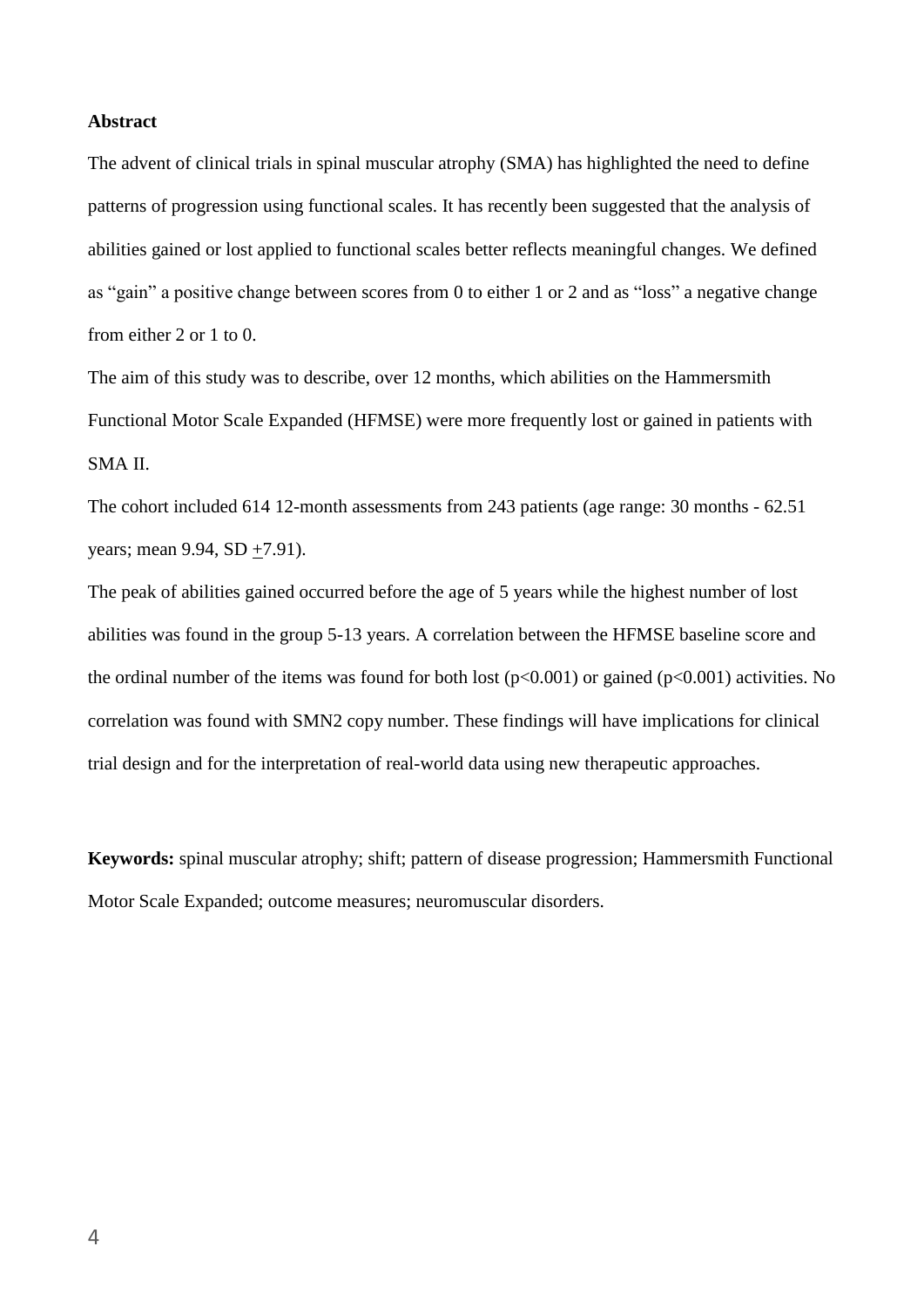#### **Introduction**

Spinal muscular atrophy (SMA) is an autosomal recessive, progressive neurodegenerative disease caused by mutations in the survival motor neuron 1 gene *(SMN1*) and characterized by the degeneration of α-motor neurons in the spinal cord.

Over the last few years there has been increasing attention to longitudinal natural history data as they provide an important key for the interpretation of data obtained in clinical trials or following the commercial availability of new treatments.

A few recent studies have reported patterns or trajectories of progression assessing longitudinal functional data from the Hammersmith Functional Motor Scale, either in the original (1) or in the Expanded version (HFMSE)(2) . In 2016, as part of a large international effort, we reported that while the mean changes on HFMSE over 12 months in type II patients are small , the range of individual changes is much wider(3) and can be partly predicted by stratifying the type II cohort according to age and *SMN2* copy number. More recently we identified the percentage of patients who remained stable  $(+ 2 \text{ points})$ , improved or declined on the HFMSE in the different age groups (3).

It has recently been suggested that assessing gain or loss of abilities in the individual items using a 'shift' approach may provide an alternative method to assess disease progression, that more closely captures clinically meaningful changes(4, 5).

The aims of this paper are to describe which HFMSE abilities are more frequently lost or gained at different ages and functional levels in patients with type II SMA.

#### **Materials and methods**

The retrospective study was performed by prospectively collected data from different national datasets: the international SMA consortium (iSMAc) including centers in US, UK and Italy(6), and from other networks in Spain and Belgium.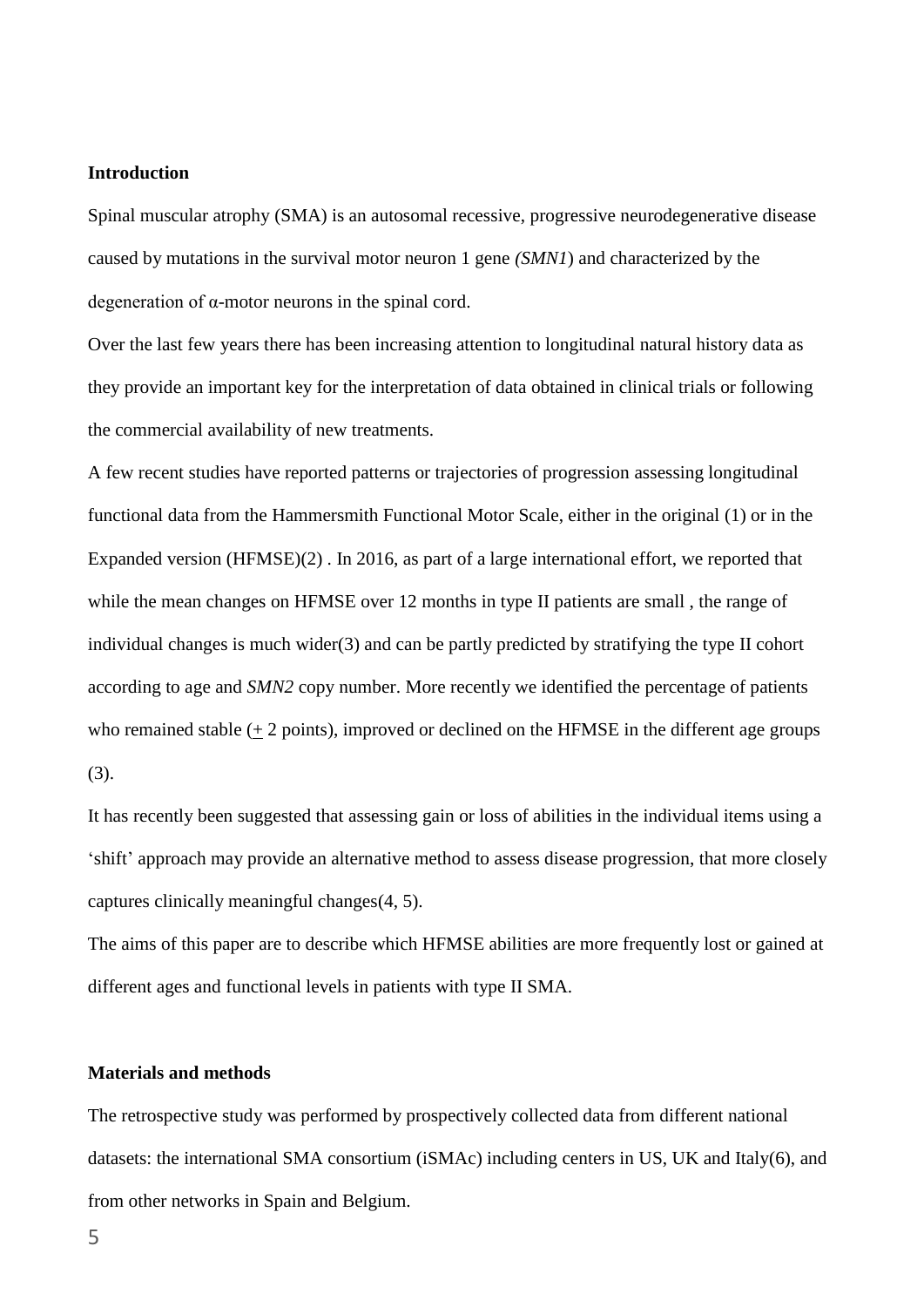All patients with a genetically and clinically confirmed diagnosis of type II SMA were considered for inclusion if they had at least two assessments, with at least one assessment at 12 months from baseline.

## Patients in whom one of the two performances was reported by the examiners as not reliable,

because affected by transient pain, fractures, recent pneumonia, or other infections, intercurrent surgery, or any other factor that affected temporarily one of the two assessments, were excluded from the analysis. Data from patients participating in clinical trials or open-label studies on investigational drugs were also excluded.

Only anonymous, de-identified data were analysed. All clinical investigations were conducted according to the principles expressed in the Declaration of Helsinki. In accordance with the ethic requirements, all participants or their guardians provided written informed consent approved by the respective institutional review boards.

#### *HFMSE*

The Hammersmith Functional Motor Scale (HFMS) was originally developed to assess the gross motor skills of SMA patients(1). It consists of 20 items, from sitting to standing skills. The HFMSE is composed of the HFMS with an add-on module of 13 items, including more difficult activities as rising from the floor, squatting, jumping, ascending/descending the stairs(2). The final version maintained the same scoring system of the HFMS but with a total score of 66. Each item on the scale has a 3 point scoring system: 0 unable to perform, 1 performed with compensation/modification and 2 performed without compensation/modification. In this paper, we used a different way of analysing the results, assessing the possibility of patients to lose or gain activities over 12 months, irrespective of their ability to fully perform (score 2 in the original scoring system) or to perform with some compensations (score 1). The shifting method defines as "gain" a positive change from 0 to either 1 or 2 and as "loss" a negative change from either 2 or 1 to

0.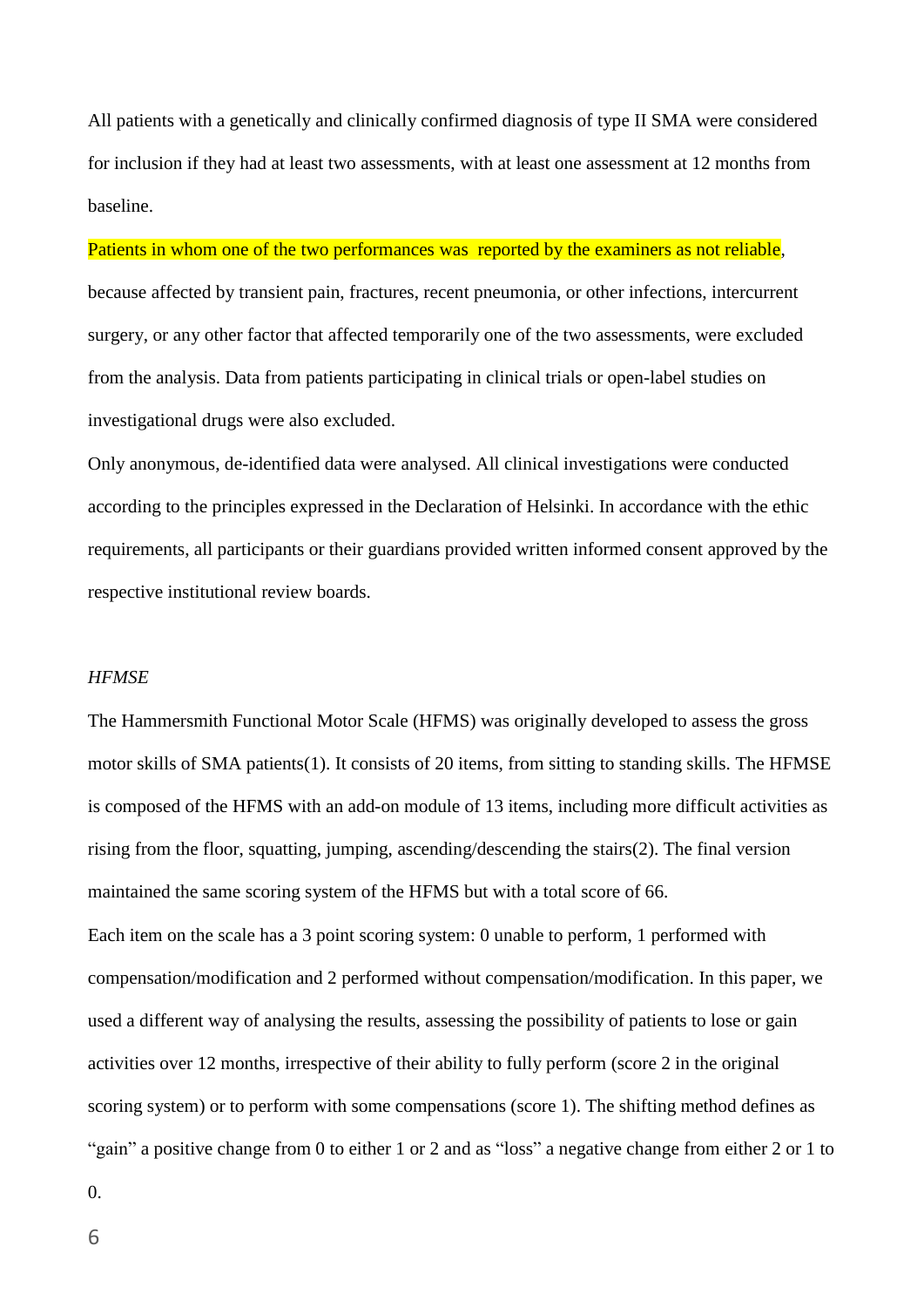#### *Training sessions*

All the participating networks shared the same procedure manual. As part of the activity of each network, individual evaluators were trained at in-person meetings across the US and Europe. The clinical evaluators were the same who participated in the reliability studies of many clinical trials (7). As part of the studies both in Europe and the US, evaluators have regular annual in-person refresher training.

#### *Statistical analysis*

The HFMSE was evaluated longitudinally over a 12 month period of time. Each patient could contribute with multiple assessments at 12 month intervals with the same criteria used in the associated paper (ref).

Statistical analysis was performed with SPSS v26 software. The sample is described in its clinical and demographic features using descriptive statistics techniques. The cohort was subdivided into age groups (<5 years, 5-13 years, 14-18 years and >18 years) using similar criteria adopted in previous papers, based on the slope of progression of the HFMSE (8). Quantitative variables are described using the following measures: minimum, maximum, range, mean and standard deviation. Taking into consideration pairs of HFMSE assessment 12 months apart, each item of the scale is classified as follows:

- Shift up (gained function): item score increases from 0 to 1,2
- No change: item scores remain the same, or had changes between 1 and 2 or vice-versa.
- Shift down (loss of function): item score decreases from 1 or 2 to 0.

**Frequency distribution was calculated** on each item.

Pearson correlation coefficient was used to assess the association between total HFMSE score at baseline and the ordinal number of the items (i.e. their position on the scale) in which there was a loss or gain over 12 months.The association between the shift of individual items and SMN2 copy number were assessed by chi-square.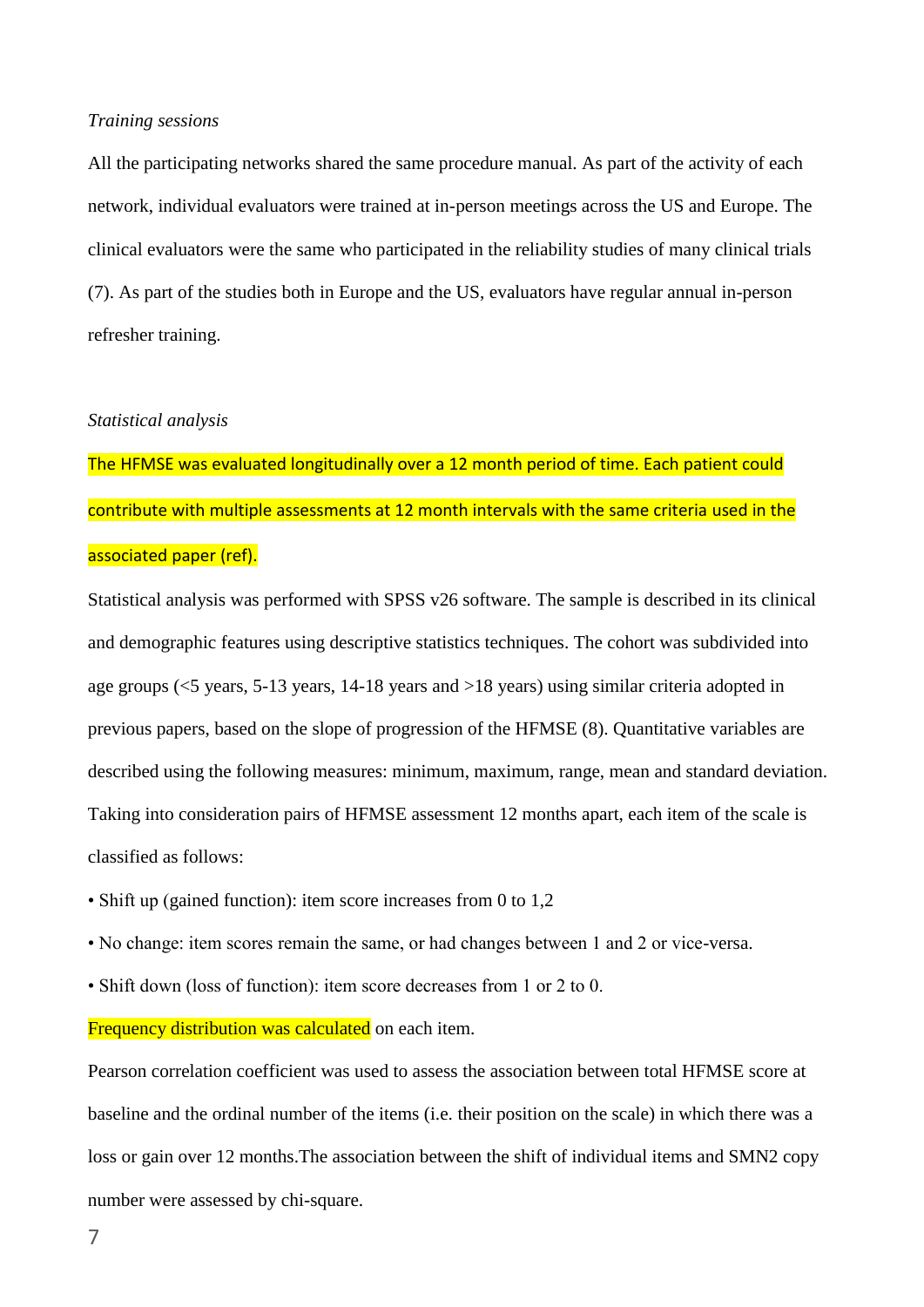## **Results**

The cohort included 614 12-month assessments from 243 patients, 134 males, and 109 females. At baseline 488 assessments were from sitters and 126 from non-sitters. One patient had 1 *SMN2* Copy Number, 17 had 2, 175 had 3, 5 had >4, in 45 patients *SMN2* copy number was not available.

HFMSE scores ranged between 0 and 40 (mean: 10.92, SD: +9.00) at baseline; and between 0 and

Age at baseline ranged between 30 months and 62.51 years (mean 9.94, SD 7.91).

41 (mean: 10.33, SD:  $\pm$ 8.82) at 12 months.

The frequency analysis of the individual HFMSE items showed that at baseline, none of the patients included in the study were able to perform items 23 to 33 (e.g. stand to sit, squat, jump and stairs) . The results of the shift approach showed a loss of one or more activities in 347/614 (56.51%) 12 month assessments, with a loss of two or more activities in 156/614 (25.41%).

There was a gain of one or more activities in 232/614 (37.79%) with a gain of two or more activities in 101/614 (16.45%).

In patients younger than 5 years there was a loss of one or more activities in 95 of the 172 (55.23%) 12-month assessments in that age range, with 45/172 (26.16%) losing two or more activities.

There was a gain of one or more activities in 113/172 (65.70%), with a gain of two or more activities in 59/172 (34.30%).

In patients between 5 and 13 years, there was a loss of at least one activity in 228 of the 324 (70.37%) 12-month assessments in that age range, with a loss of two or more activities in 107/324 (32.41%). There was a gain of at least one activity in 104/324 (32.10%), with a gain of two or more activities in 35/324 (10.80%).

In patients between 14 and 18 years, there was a loss of at least one activity in 15 of the 60 (25.42%) 12-month assessments, with a loss of two or more activities in 10/60 (6.78%). There was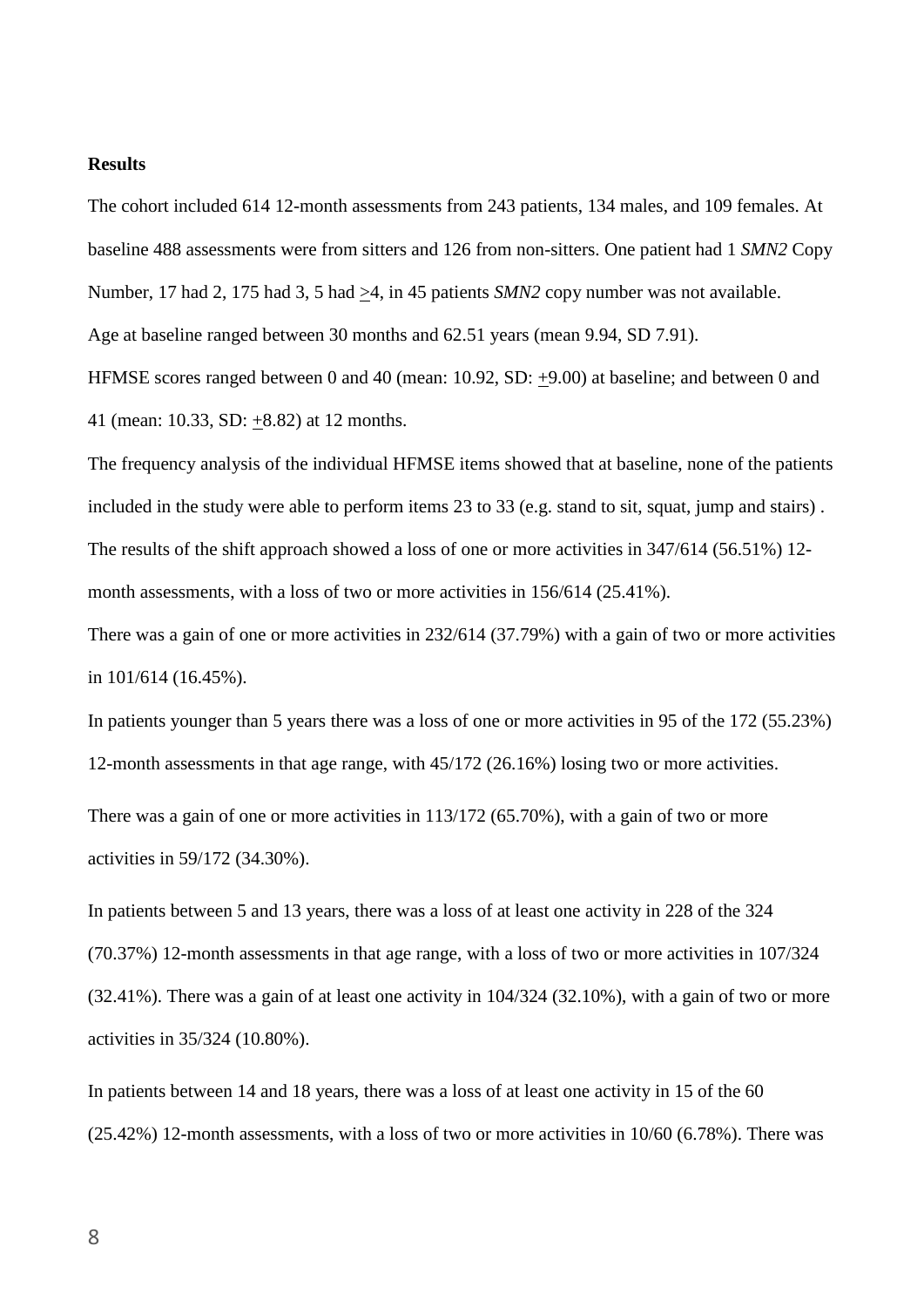a gain of at least one activity in only 8/60 (13.56%), with a gain of two or more activities in 3  $(5.80\%)$ .

In patients aged more than 18 years, there was a loss of at least one activity in 9 of the 58 (15.79%) 12-month assessments (25.42%), with a loss of two or more activities in 2/58 (3.51%). There was a gain of at least one activity in 7/58 (12.28%), with a gain of two or more activities in 4 (7.02%).

#### *Gain and loss of individual HFMSE items over one year*

Figure 2 shows the details of the frequency analysis for individual items.

Shifts were observed in the first 24 items. All the subsequent items showed a score of 0 that did not change over 12 months.

The chance of losing any activity ranged between 0.16% to 8.14% (mean: 0.029, SD: +0.027) with items 21 and 22 (hip flexion, right and left side) being the most frequent activities to be lost (7.65% - 8.14% respectively).

The chance of gaining any activity ranged between 0% and 6.84% (mean: 0.027, SD: +0.021) with items 10 and 11 (lying to sitting and props on forearms) being the most frequent activities to be gained (6.84% - 6.19% respectively).

Figure 3 shows the details of the frequency analysis for individual items subdivided in age groups. The distribution of the percentage of activities loss or gained was different among different age groups (p<0,001)**.**

### *Baseline HFMSE level and gain and loss of individual items*

There was a correlation between the HFMSE baseline total score and the ordinal number of the items in which there was a loss or gain of activity. This was  $0.46$  ( $p<0.001$ ) for loss and  $0.25$  $(p<0.001)$  for gain (Figure 4).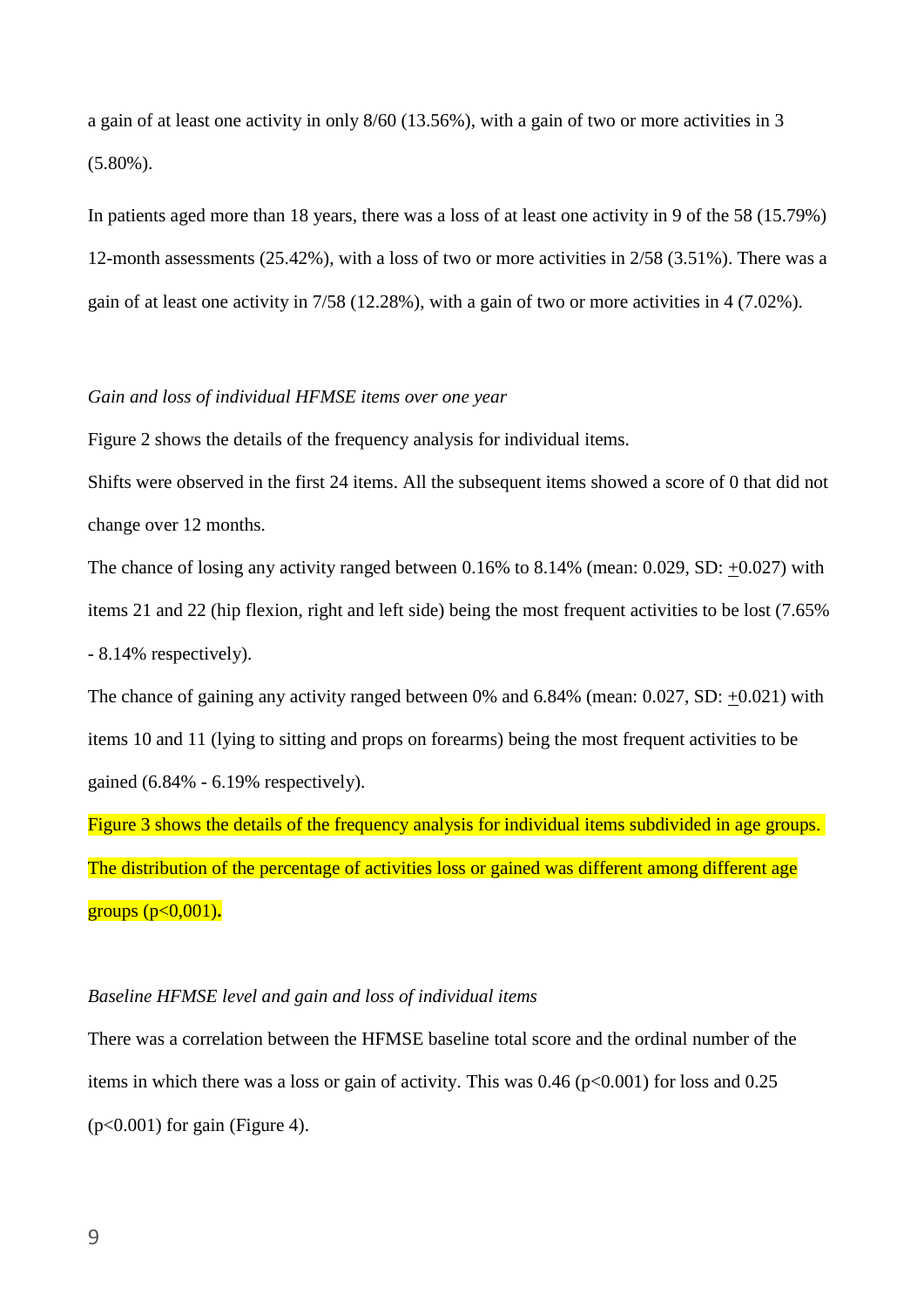As items 21 and 22 consistently showed loss of abilities, irrespective of the HFMSE baseline total scores, a second analysis was performed excluding these two items. The correlation was 0.74 (p  $\leq 0.001$ ) for loss and 0.63 (p $\leq 0.001$ ) for gain.

Figure 4 shows the distribution of abilities lost (A) and gained (B) according to the baseline HFMSE total scores.

#### *Gain and loss of individual items and SMN2 copy number*

There was no association with SMN2 copy number and loss  $(p=0.783)$  or gained activities  $(p=0.991)$ .

#### **Discussion**

Our results confirm the already described pattern of disease progression in SMA II patients at different ages(3, 8). In this paper, we used a new approach, so far not used in SMA, assessing how frequently abilities are lost or gained, irrespective of whether the function was achieved completely or with some compensations. The rationale behind this choice comes from recent papers using a similar approach in DMD  $(4, 5)$  and from structured patient and parent surveys $(9, 10)$ . While in a clinical setting assessing possible intermediate changes is useful to monitor small changes over time and target appropriate intervention, patients and their families are generally more concerned that an activity is performed, even if with some compensation. They report to be more interested in possible changes in gaining or losing the ability rather than in the changes between the scores of 1 and 2, which captures performing the task with and without compensation.

The shift approach, combining scores of 1 and 2, allowed us to establish not only the frequency but also the distribution of items assessing activities that were more susceptible to be lost or gained over 12 months. The possibility to gain one activity was 31% with an additional 16% gaining 2 or more abilities during the 12-months. In agreement with another study in the same cohort reporting

patterns of trajectories using raw HFMSE scores (3), we confirmed that the peak of gaining abilities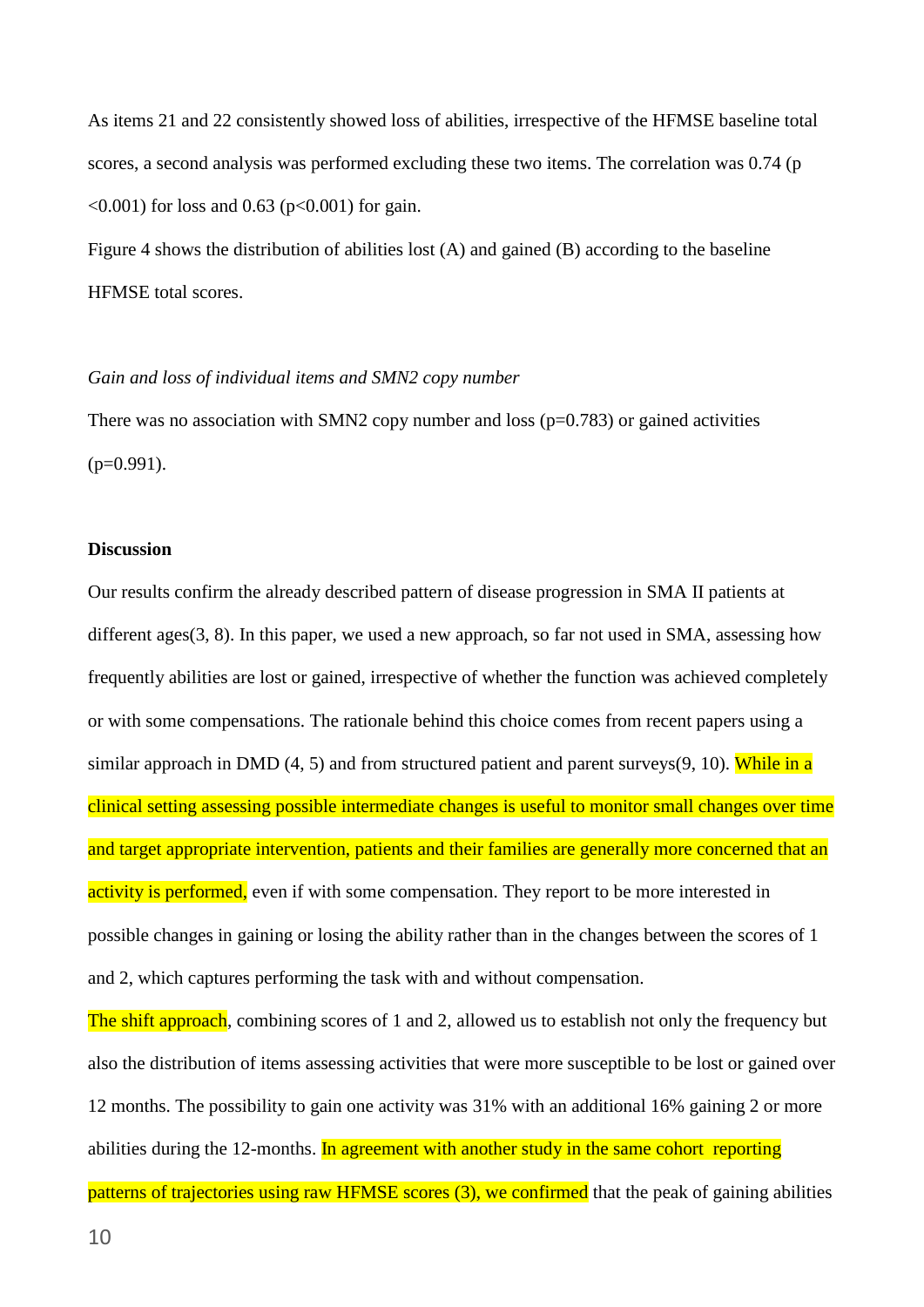occurred before the age of 5 years. The highest number of lost abilities was found in the group between 5 and 13 years, followed by the ones between 14 and 18 years. In patients older than 18 years, who had very low total scores, the chance of losing 2 or more activities was less than 10%. In these older patients, as already reported in previous papers, the HFMSE appear to be less sensitive to detect changes as many of the items assessing gross functional motor testing are affected by a number of variables (scoliosis, severe atrophy, fibrosis, contractures) that are more obvious at this age. Contractures in particular may play a major role in limiting some of the functional aspects in the HFMSE but unfortunately they were not systematically measured with similar methods across the centers.

As the HFMSE was designed as ordinal scales, there is always a concern that some items may be more easily prone to changes than others. Our results showed that the possibility to find changes in the individual HFMSE items was within a narrow range. The items that were more frequently lost were 22 (8.14%) and 21 (7.65%), assessing hip flexion on left and right side. The items that were more easily gained were 10 (6.84%) and 11 (6.19%) assessing sitting to lying and props on forearms respectively.

The changes were not clustered in a number of restricted items but were quite evenly distributed across the spectrum of the abilities that are relevant in a non-ambulant cohort, from item 1 to 22. Interestingly, the items that were lost or gained were always those close to the last item gained on the scale, with a correlation ( $p<0.001$ ) between the HFMSE baseline total score and the ordinal number of the items in which there was a loss or gain of activity. This probably reflects the fact that the order of the items on the original Hammersmith scale was based on the frequency distribution of abilities observed in SMA patients (1). Item 1, sitting, was the item gained in the highest percentage of type II patients, while item 20, stepping, was only found in the strongest end of the spectrum of type II.

The shift approach used in this paper may reduce the sensitivity to detect possible intermediate changes (from 1 to 2 or vice-versa) that are often used in clinical settings to monitor possible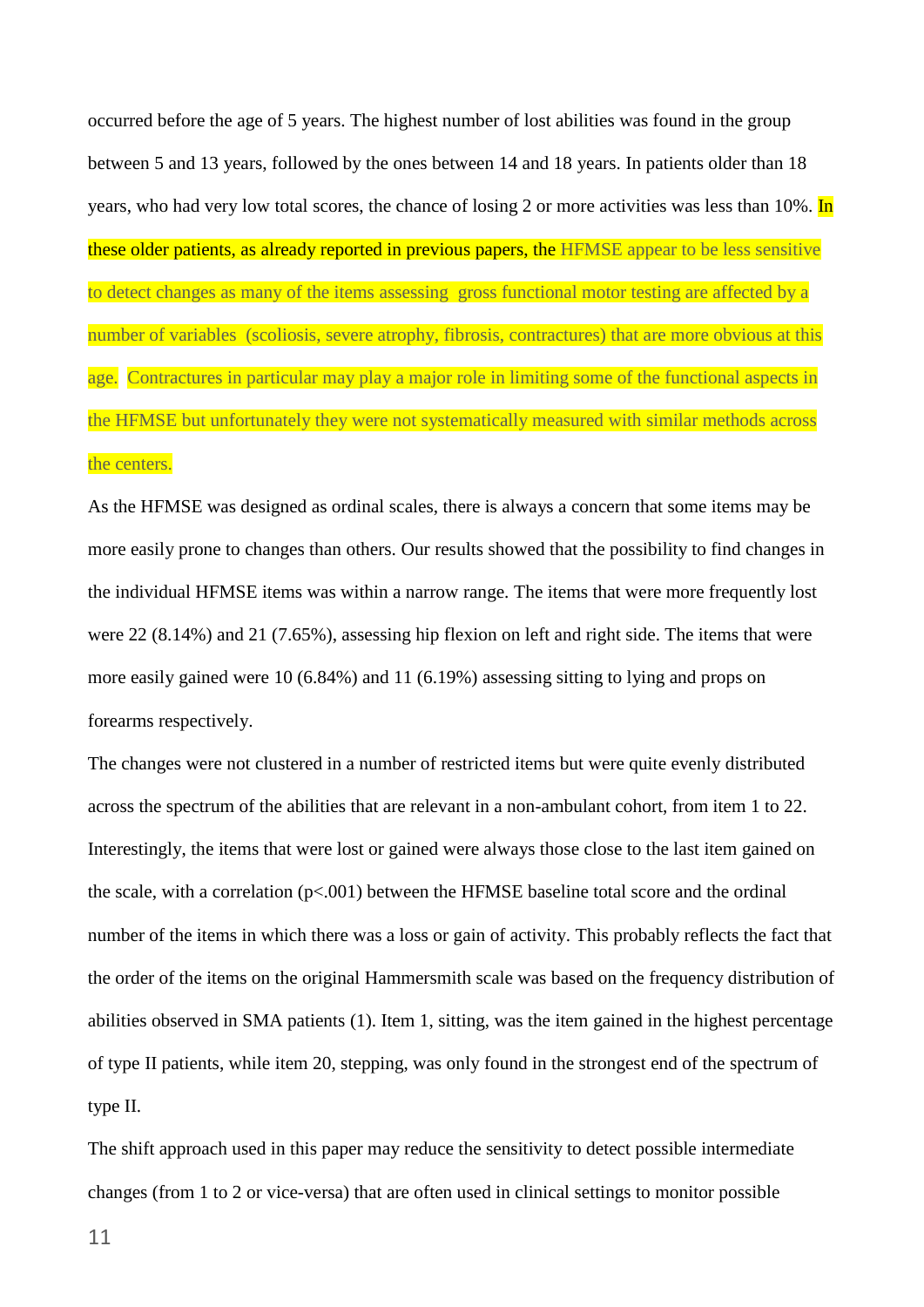changes but, on the other hand, has the advantage of reducing the possible confounding effect of the intermediate scores. As a score of 1 is given even for minor compensations, the risk to observe changes between 2 and 1 in consecutive assessments is relatively high in weak patients. This is likely to reflect the effect of general well being, behaviour, sleep deprivation, constipation or other factors that may interfere with the ability to perform the task with or without compensations. Two studies applying Rach analysis to the HFMSE and to its revised version that keeps a similar construct of the items(11, 12), suggest the possibility to dichotomize the scoring options to adjust items response categories and ensure scoring options work as intended. While this does not necessarily mean that the current 3 point scoring system is not meaningful for individuals, especially in a clinical setting, it provides evidence that the dichotomization used in the shift approach is statistically sound and justified.

This approach has recently been used in other neuromuscular disorders (4, 5)and may provide a useful **additional** tool both to assess treatment effect or natural history changes. In a recent study, Mc Donald et al. introduced the concept that the loss of ability in the 17 individual items of the NSAA may provide additional information on treatment effect to the conventional analysis of the changes in the total NSAA raw scores(5). In a posthoc analysis after 48 weeks, patients given ataluren lost 12.2% (203/1,665) of functions compared with 17.8% (294/1,656) of functions lost by patients given a placebo, equating to a 31% reduced risk of loss of function for ataluren-treated patients. This information appeared to be more relevant than the changes in the raw scores. A more recent natural history study also used a similar approach in DMD to better characterize the risk of deterioration or improvement in the different age range categories(4).

These findings suggest that the shift approach could be used, in a research setting, as an additional tool for the analysis and the interpretation of HFMSE data and may prove to be useful at the time real world data are increasingly becoming available in type II patients.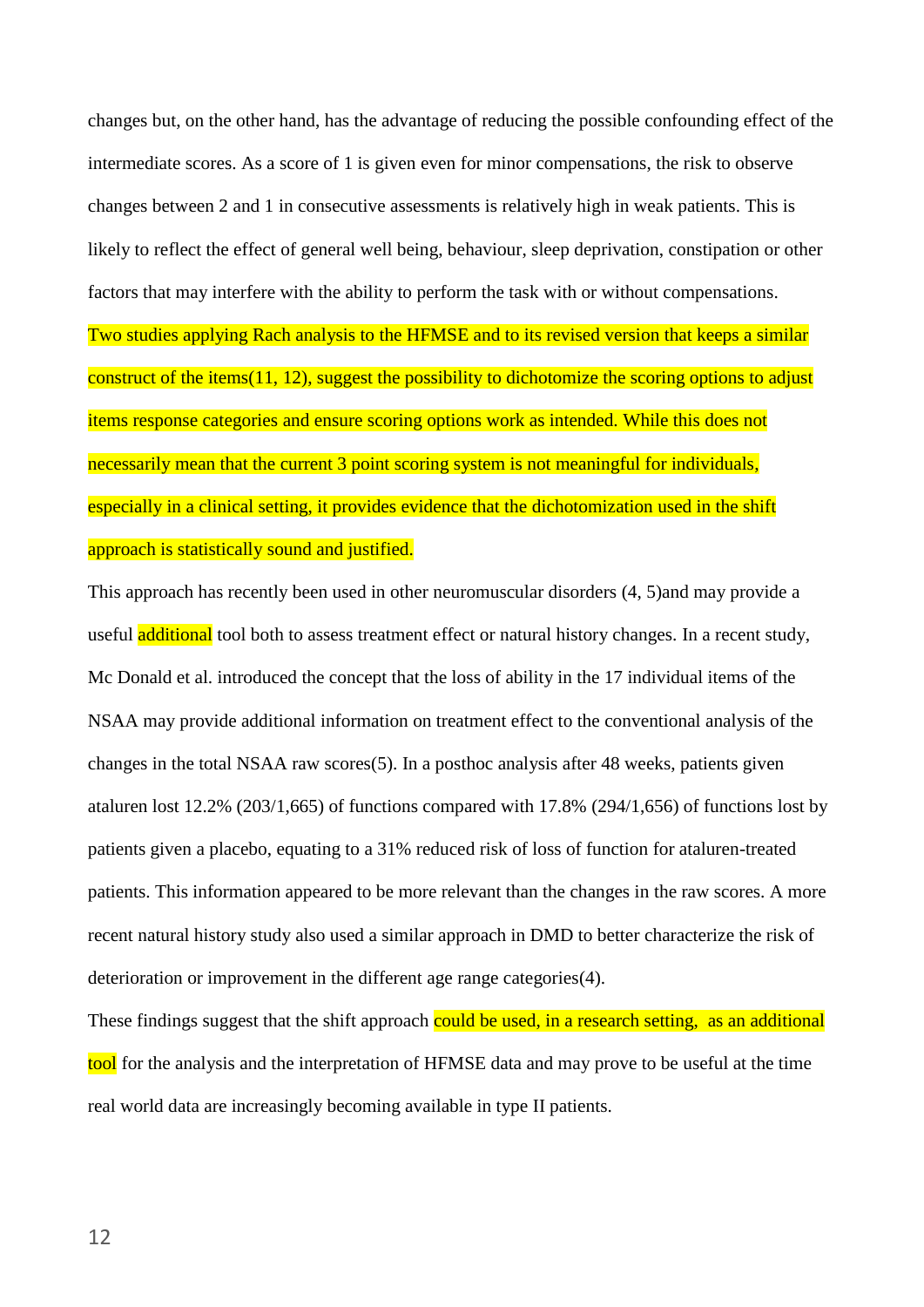# **Acknowledgments**:

We are thankful to the Italian Telethon, the SMA Reach UK and SMA Foundation four having founded this study.

**Funding:** This work was supported by the Italian Telethon, the SMA Reach UK and SMA Foundation.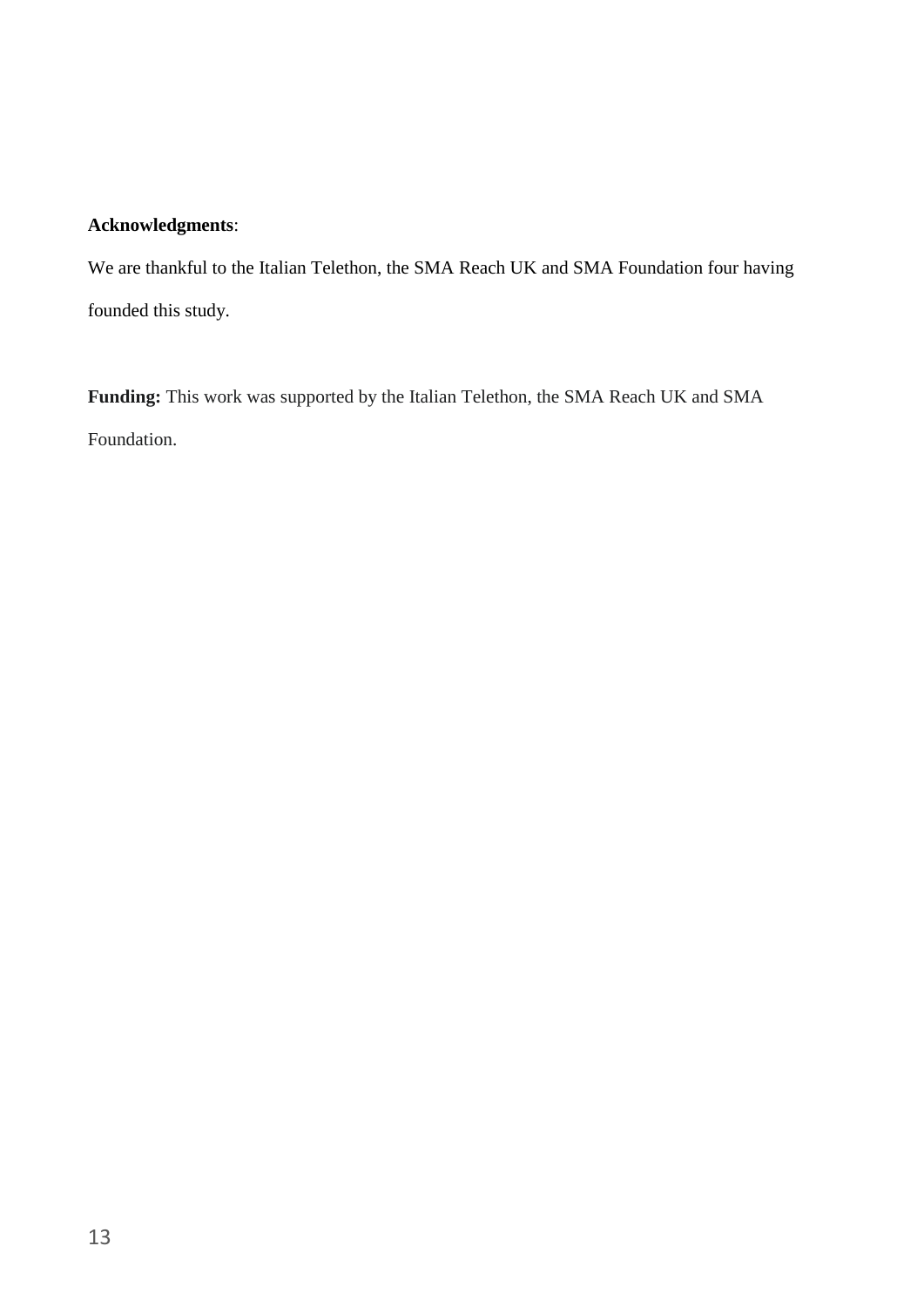# **References**

1. Main M, Kairon H, Mercuri E, Muntoni F. The Hammersmith functional motor scale for children with spinal muscular atrophy: a scale to test ability and monitor progress in children with limited ambulation. Eur J Paediatr Neurol. 2003;7(4):155-9.

2. O'Hagen JM, Glanzman AM, McDermott MP, Ryan PA, Flickinger J, Quigley J, et al. An expanded version of the Hammersmith Functional Motor Scale for SMA II and III patients. Neuromuscul Disord. 2007;17(9-10):693-7.

3. Mercuri E, Finkel R, Montes J, Mazzone ES, Sormani MP, Main M, et al. Patterns of disease progression in type 2 and 3 SMA: Implications for clinical trials. Neuromuscul Disord. 2016;26(2):126-31.

4. Muntoni F, Domingos J, Manzur AY, Mayhew A, Guglieri M, Network UKN, et al. Categorising trajectories and individual item changes of the North Star Ambulatory Assessment in patients with Duchenne muscular dystrophy. PLoS One. 2019;14(9):e0221097.

5. McDonald CM, Campbell C, Torricelli RE, Finkel RS, Flanigan KM, Goemans N, et al. Ataluren in patients with nonsense mutation Duchenne muscular dystrophy (ACT DMD): a multicentre, randomised, double-blind, placebo-controlled, phase 3 trial. Lancet. 2017;390(10101):1489-98.

6. Mercuri E, Finkel R, Scoto M, Hall S, Eaton S, Rashid A, et al. Development of an academic disease registry for spinal muscular atrophy. Neuromuscul Disord. 2019;29(10):794-9.

7. Glanzman AM, Mazzone ES, Young SD, Gee R, Rose K, Mayhew A, et al. Evaluator Training and Reliability for SMA Global Nusinersen Trials1. J Neuromuscul Dis. 2018;5(2):159-66.

8. Mercuri E, Lucibello S, Pera MC, Carnicella S, Coratti G, de Sanctis R, et al. Long-term progression in type II spinal muscular atrophy: A retrospective observational study. Neurology. 2019;93(13):e1241-e7.

9. Rouault F, Christie-Brown V, Broekgaarden R, Gusset N, Henderson D, Marczuk P, et al. Disease impact on general well-being and therapeutic expectations of European Type II and Type III spinal muscular atrophy patients. Neuromuscul Disord. 2017;27(5):428-38.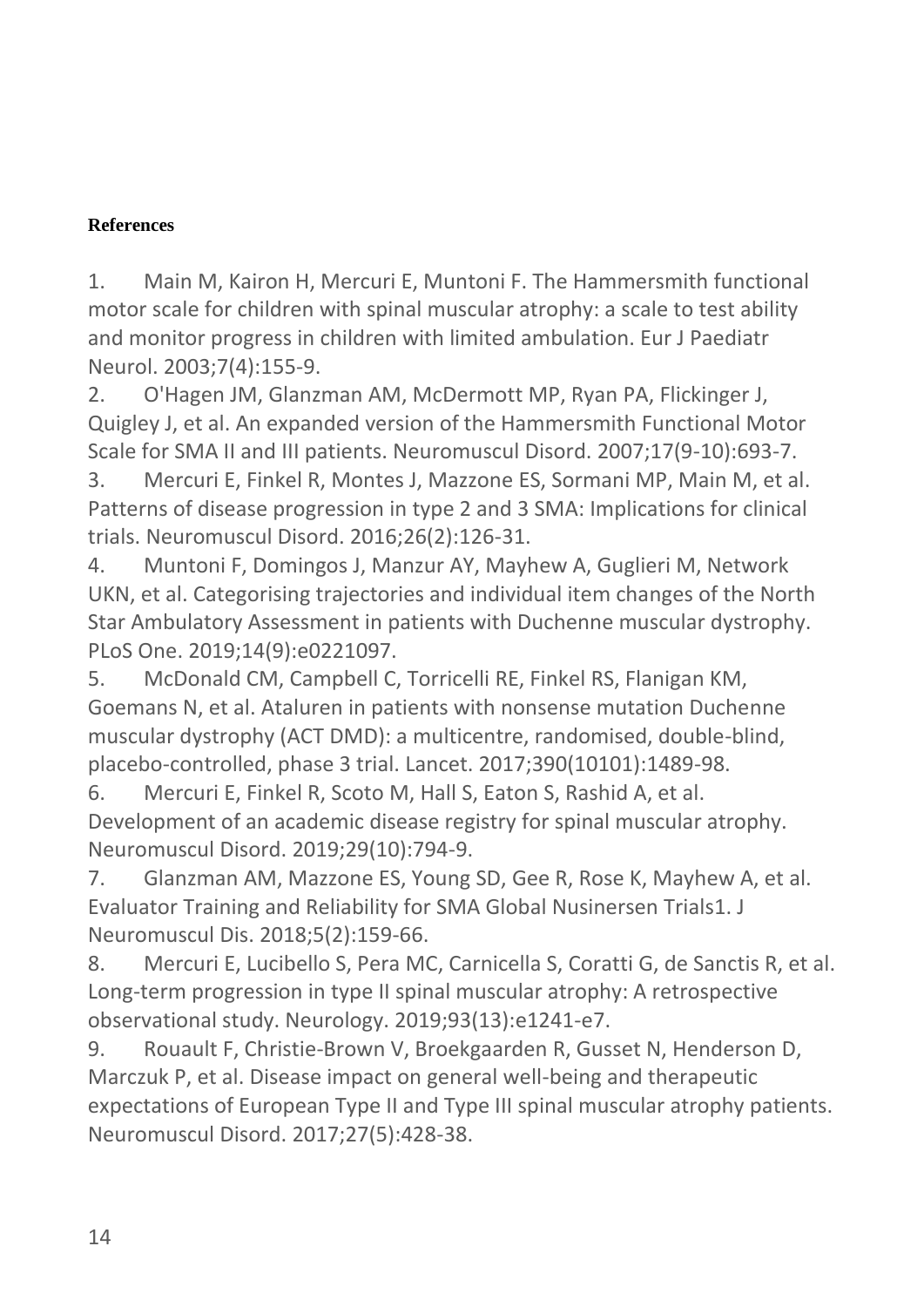10. Pera MC, Coratti G, Forcina N, Mazzone ES, Scoto M, Montes J, et al. Content validity and clinical meaningfulness of the HFMSE in spinal muscular atrophy. BMC Neurol. 2017;17(1):39.

11. Cano SJ, Mayhew A, Glanzman AM, Krosschell KJ, Swoboda KJ, Main M, et al. Rasch analysis of clinical outcome measures in spinal muscular atrophy. Muscle Nerve. 2013.

12. Ramsey D, Scoto M, Mayhew A, Main M, Mazzone ES, Montes J, et al. Revised Hammersmith Scale for spinal muscular atrophy: A SMA specific clinical outcome assessment tool. PLoS One. 2017;12(2):e0172346.

## **Figure legend:**

## **Figure 1. Number of items changed over 12 months subdivided by age groups.**

*Black columns represent % of negative shift (loss) and white columns % of positive shifts (gain). Panel A: <5years (n=172); Panel B: 5-13 years (n=324); Panel C: 14-18 years (n=60); Panel D: >18 years (n=58).*

## **Figure 2. Details of the frequency analysis for individual items in the whole cohort (n=614).**

*Black columns on the left side represent % of negative shifts (2->0 or 1->0). Black columns on the right side represent % of positive shifts (0->2 or 0->1).*

**Figure 3. Details of the frequency analysis for individual items subdivided by age.** Left side (From 0% to 10%): *Black columns on the left side represent % of negative shifts (2->0 or 1->0). Black columns on the right side represent % of positive shifts (0->2 or 0->1). Panel A: <5years (n=172); Panel B: 5-13 years (n=324); Panel C: 14-18 years (n=60); Panel D: >18 years (n=58).*